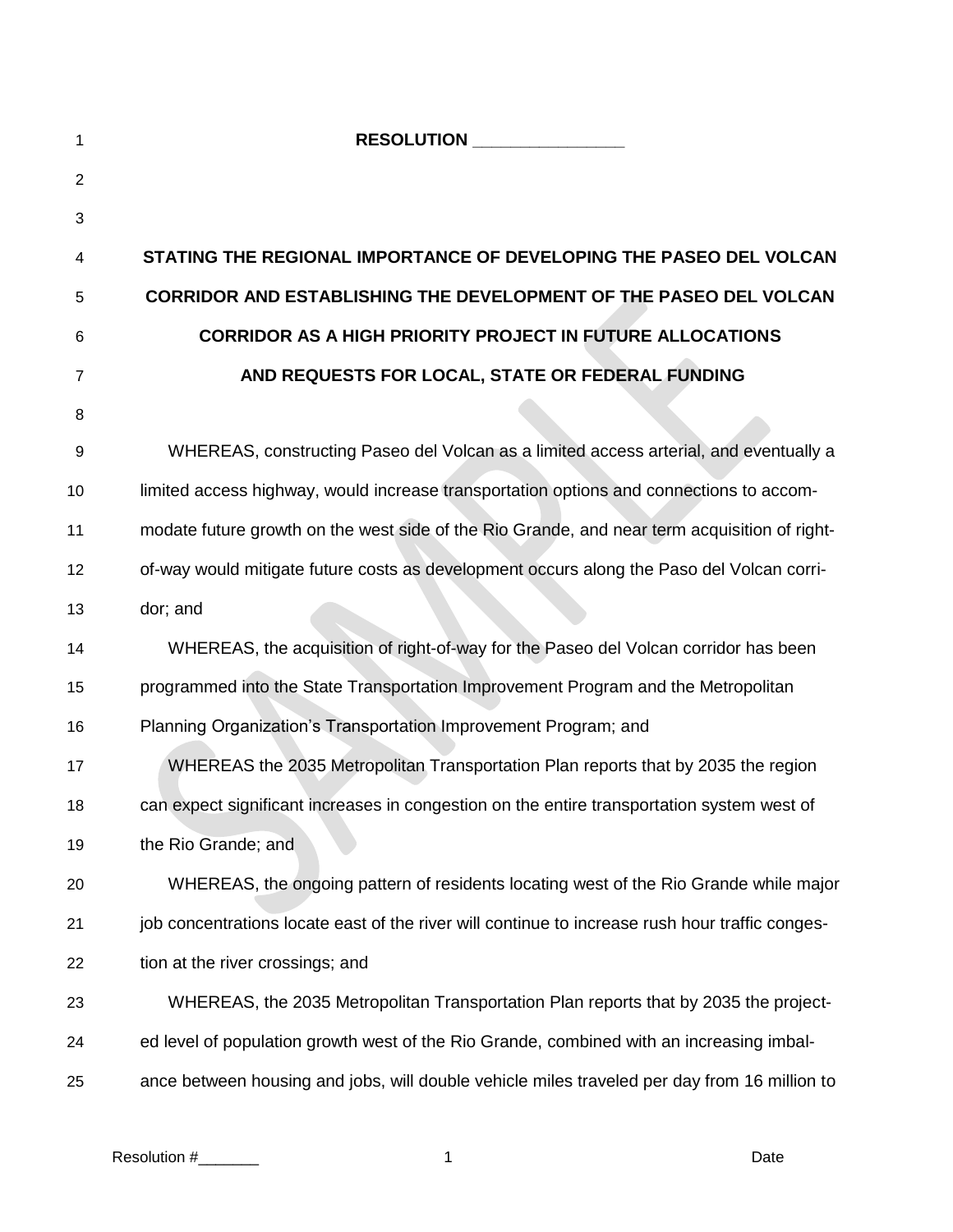32 million and generate one million daily trips across the Rio Grande; and

 WHEREAS, the 2035 Metropolitan Transportation Plan reports these growth trends will increase annual vehicle hours of delay from 400,000 to 1,500,000; and

WHEREAS, the 2035 Metropolitan Transportation Plan states that a variety of strategies

will be needed to tackle future congestion including transit supportive development that

promotes the efficient use of land in presently established areas, population projections,

land use policies and land availability will result in a substantial amount of growth in unde-

veloped areas; and

 WHEREAS further resulting severe congestion at the river crossings will reduce the ge- ographical area of the labor markets conveniently accessible to key employment centers, will compromise the community's quality of life (a key factor for employers when choosing where to locate a business) and will drive up transportation costs which depress housing prices west of the Rio Grande; and

 WHEREAS, the construction of Paseo del Volcan will include analysis that determines the feasibility of integrating transit facilities and development along the corridor will empha- size the attraction of major employers, such as private and public research parks and institu- tions of higher education that will be required to support the high skilled jobs that will domi- nate the future economy of North America will promote the economic development of the region; and

 WHEREAS, New Mexico Department of Transportation (NMDOT) has filed an environ- mental impact statement with the Federal Highway Administration that states; "if implement- ed, Paseo del Volcan would create a major transportation corridor with efficient access to the developing properties on Albuquerque's west side and in Rio Rancho. Paseo del Volcan will facilitate and provide for orderly development in a rapidly growing area of Bernalillo and Sandoval Counties; and improve the roadway network's linkages and add additional road-

Resolution #\_\_\_\_\_\_\_ 2 Date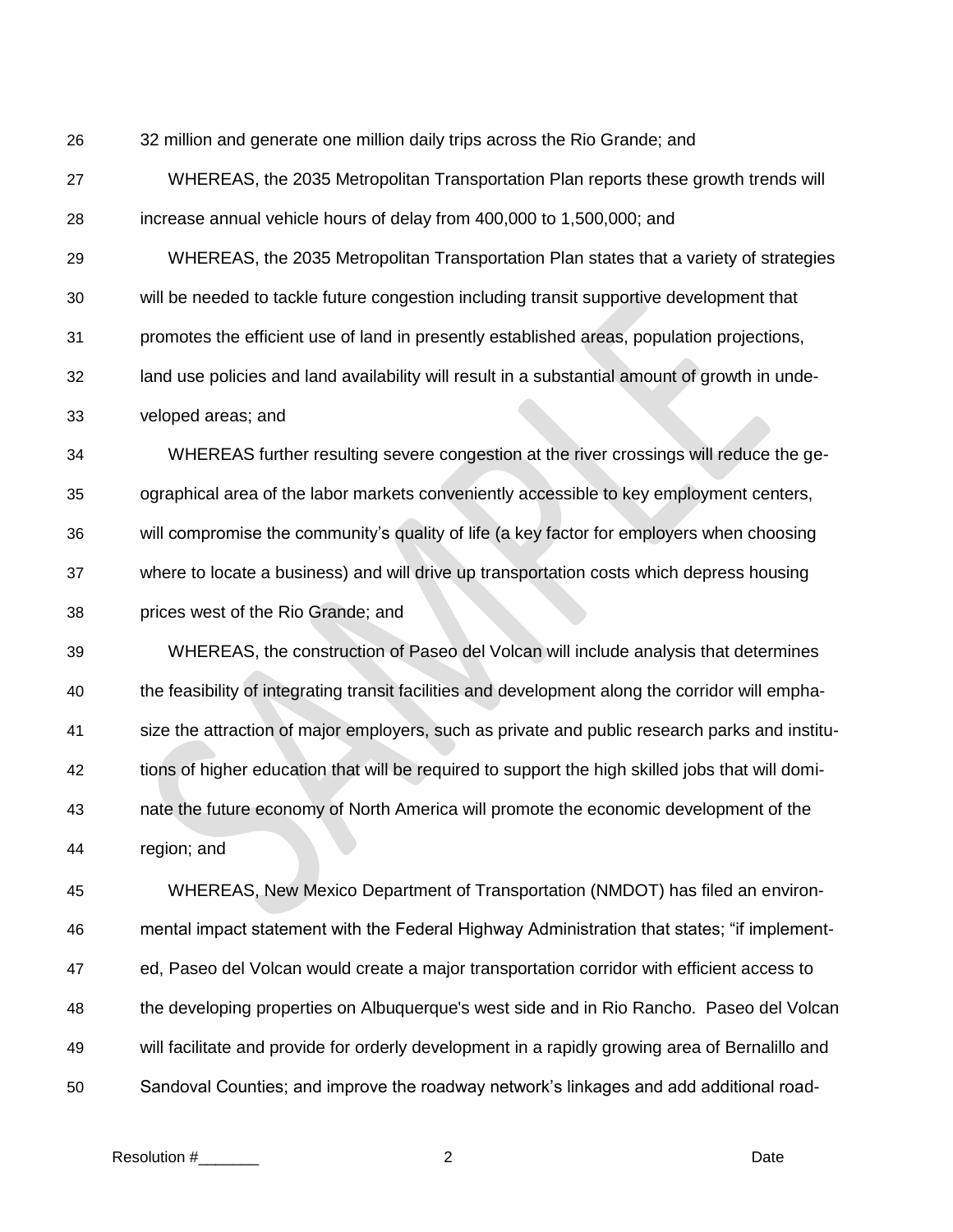way capacity to other existing and planned transportation facilities within the northwest subarea."; and

 WHEREAS, the NMDOT has constructed the segment of Paseo del Volcan as a limited access highway from United States Highway 550 south to Unser Boulevard. The Depart- ment is currently acquiring right of way for the roadway from Unser Boulevard to the Berna- lillo/Sandoval County Line; and WHEREAS, acting now to designate Paseo del Volcan as a regional priority before the lands adjoining it are developed will reduce right-of-way costs and avoid disrupting existing neighborhoods and businesses (even condemning sound buildings in stable neighbor- hoods). THEREFORE, BE IT RESOLVED BY THE COUNCIL, THE GOVERNING BODY OF THE \_\_\_\_\_\_\_\_\_\_\_\_\_\_\_\_\_\_\_\_\_\_\_\_\_\_\_\_\_\_\_\_\_\_\_\_\_\_\_\_\_\_\_\_\_\_\_\_\_\_\_\_\_\_: 63 Section 1. That the **Section 1. That is a set of Paseo del** considers the development of Paseo del Volcan a priority project. 65 Section 2. The **Section 2.** The **Section 2. The Section 2.** The Section 2. The Section 2. The Section 3. The Section 3. The Section 3. The Section 3. The Section 3. The Section 3. The Section 3. The Section 3. The Secti nate the development of Paseo del Volcan as a State priority for the funding cycles from Fiscal Year 2014 through Fiscal Year 2024. 68 Section 3. The **Section 3.** The **Section 3. The Section 3.** The Section 3. The Section 3. The Section 3. The Section of the Metropolitan Trans- portation Board of the Albuquerque Metropolitan Planning Area establish the development of Paseo del Volcan as a regional priority. 71 Section 4. The **Section 4.** The **Section 4.** The **Section 4.** The **state of the owners of property in**  the corridor voluntarily participate in the Development of Paseo Del Volcan by donating right of way and providing other assistance as is needed. 74 Section 5. The **The Congress in the Section 5. The Section 5.** The Section Section 3. The Section 3. The Section 3. The Section 3. The Section 3. The Section 3. The Section 3. The Section 3. The Section 3. The Section 3 sional Delegation work to secure federal funds for building Paseo del Volcan and assist in

Resolution #\_\_\_\_\_\_\_ 3 Date